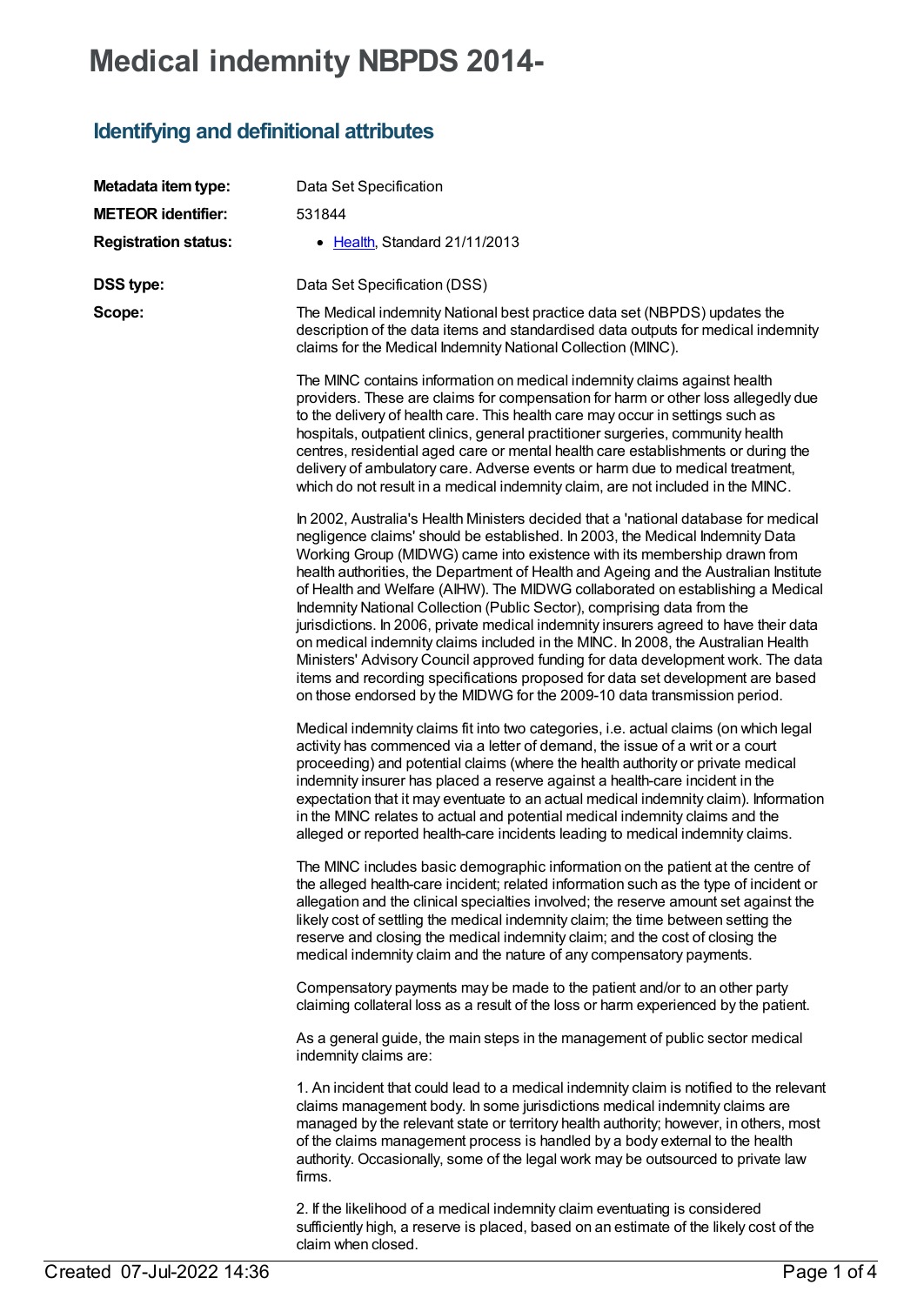3. Various events can signal the start of a medical indemnity claim, for example, a writ or letter of demand may be issued by the claimant's solicitor (this can occur before an incident has been notified) or the defendant may make an offer to the claimant to settle the matter before a writ or letter has been issued. In some cases no action is taken by the claimant or the defendant. 4. The medical indemnity claim is investigated. This can involve liaising with clinical risk management staff within the health facility concerned and seeking expert medical advice.

> 5. As the medical indemnity claim progresses the reserve is monitored and adjusted if necessary.

6. A medical indemnity claim is closed when, in the opinion of the health authority, there will be no future unforeseen costs associated with the claim's investigation, litigation or a payment to a claimant. If a claim is closed and the possibility of future costs arises, the claim may be reopened.

7. A medical indemnity claim may be finalised through several processes—through state/territory-based complaints processes, court-based alternative dispute resolution processes, or in court. In some jurisdictions settlement via statutorily mandated conference processes must be attempted before a medical indemnity claim can go to court. In some cases settlement is agreed between claimant and defendant, independent of any formal process. A medical indemnity claim file that has remained inactive for a long time may be finalised through discontinuation.

The detail of this process varies between jurisdictions, and in some jurisdictions there are different processes for small and large medical indemnity claims. Private medical indemnity insurers follow a similar process in managing claims reported to them that are covered by the insurance they provide to private medical practitioners.

#### **Collection and usage attributes**

| Guide for use:                         | The following terminology is used in the Medical indemnity NBPDS:                                                                                                                                                                                                                                                                           |  |  |
|----------------------------------------|---------------------------------------------------------------------------------------------------------------------------------------------------------------------------------------------------------------------------------------------------------------------------------------------------------------------------------------------|--|--|
|                                        | • 'Claim' refers to a medical indemnity claim<br>• 'Claimant' could be another party or parties alleging loss due to the incident,<br>rather than or in addition to the patient.                                                                                                                                                            |  |  |
| <b>Collection methods:</b>             | State and territory health authorities provide data on medical indemnity claims to<br>the AIHW for national collation, annually. Data is for the financial year ending 30<br>June. Private medical indemnity insurers provide data on the same annual basis for<br>a subset of the data items provided by public sector health authorities. |  |  |
| Implementation start date:             | 01/07/2014                                                                                                                                                                                                                                                                                                                                  |  |  |
| Comments:                              | The Medical indemnity NBPDS has been developed by the AIHW in conjunction<br>with the MIDWG.                                                                                                                                                                                                                                                |  |  |
|                                        | Glossary items                                                                                                                                                                                                                                                                                                                              |  |  |
|                                        | Glossary terms that are relevant to this data set are included here.                                                                                                                                                                                                                                                                        |  |  |
|                                        | <b>Class action</b>                                                                                                                                                                                                                                                                                                                         |  |  |
|                                        | <b>Geographic indicator</b>                                                                                                                                                                                                                                                                                                                 |  |  |
|                                        | <b>Reserve</b>                                                                                                                                                                                                                                                                                                                              |  |  |
|                                        | <b>Urban Centre</b>                                                                                                                                                                                                                                                                                                                         |  |  |
| <b>Source and reference attributes</b> |                                                                                                                                                                                                                                                                                                                                             |  |  |

| <b>Submitting organisation:</b> | Australian Institute of Health and Welfare |
|---------------------------------|--------------------------------------------|
| Steward:                        | Australian Institute of Health and Welfare |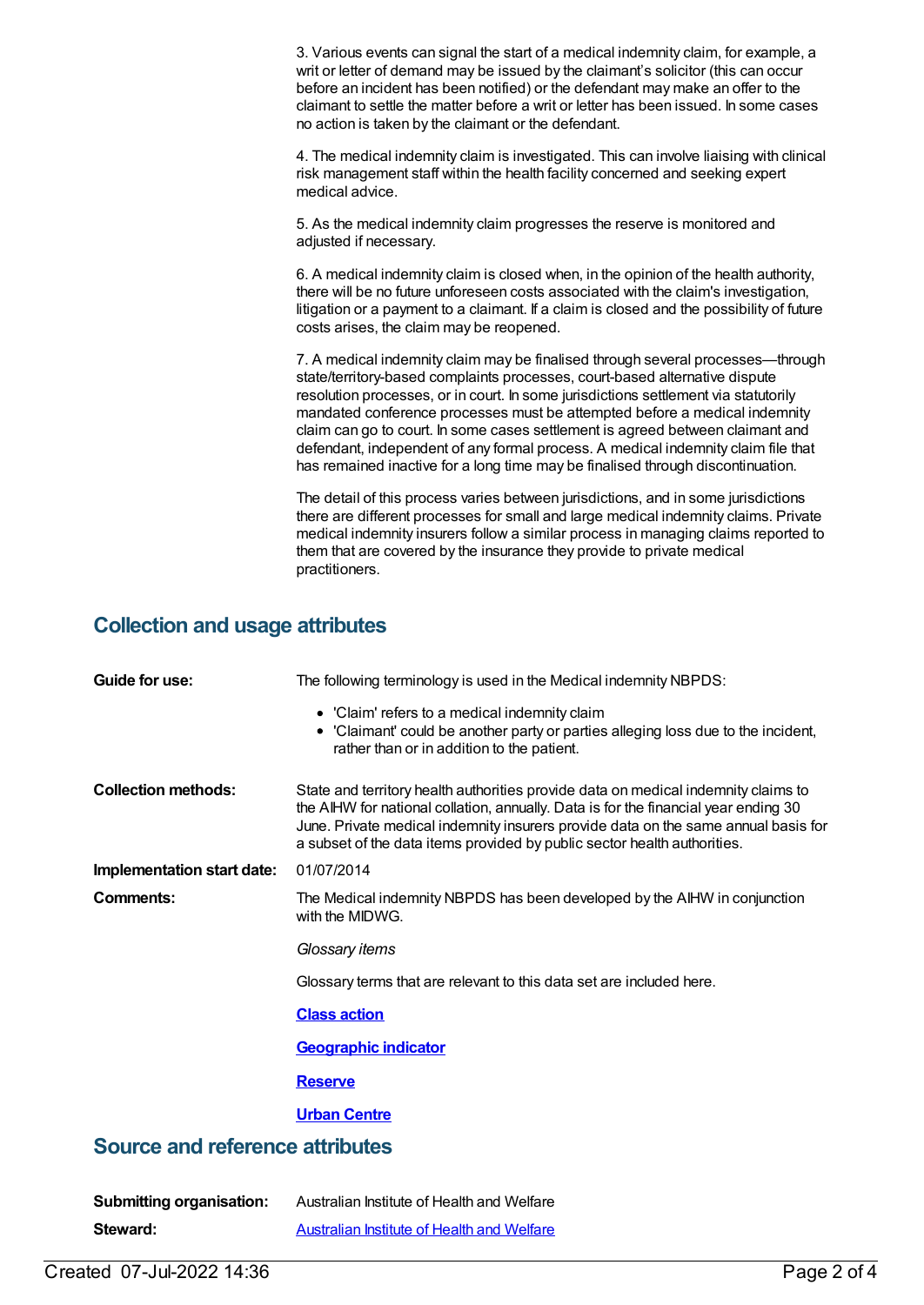### **Relational attributes**

**Related metadata references:**

Supersedes Medical [indemnity](https://meteor.aihw.gov.au/content/329638) DSS 2012-14

• [Health](https://meteor.aihw.gov.au/RegistrationAuthority/12), Superseded 21/11/2013

## **Metadata items in this Data Set Specification** Show more detail

| Seq<br>No.     | Metadata item                                                                                                           | <b>Obligation Max</b> | <b>occurs</b>  |
|----------------|-------------------------------------------------------------------------------------------------------------------------|-----------------------|----------------|
| $\mathbf 1$    | Medical indemnity claim management episode—Australian state/territory identifier,<br>code N                             | Mandatory             | $\mathbf 1$    |
| $\overline{2}$ | Medical indemnity claim—medical indemnity claim identifier, XXXXXX[X(14)]                                               | Mandatory             | -1             |
| 3              | Medical indemnity claim-type of compensatory payment to patient, code N[N]                                              | Mandatory             | -1             |
| 4              | Medical indemnity claim—type of compensatory payment to other party, code N[N]                                          | Mandatory             | -1             |
| 5              | Person-date of birth, DDMMYYYY                                                                                          | Mandatory             | -1             |
| 6              | Person-sex, code N                                                                                                      | Mandatory             | -1             |
| $\overline{7}$ | Person-Indigenous status, code N                                                                                        | Mandatory             | -1             |
| 8              | Medical indemnity claim-primary incident or allegation type, health-care code<br><b>NN[N]</b>                           | Mandatory             | -1             |
| 9              | Medical indemnity claim-additional incident or allegation type, health-care code<br><b>NN[N]</b>                        | Conditional 3         |                |
| 10             | Health-care incident-clinical service context, code N[N]                                                                | Mandatory             | $\overline{1}$ |
| 11             | Health-care incident-clinical service context, text X[X(39)]                                                            | Conditional 1         |                |
| 12             | Patient-primary body function or structure affected, body function or structure code<br>N[N]                            | Mandatory 1           |                |
| 13             | Patient-additional body function or structure affected, body function or structure<br>code N[N]                         | Conditional 3         |                |
| 14             | Patient-extent of harm from a health-care incident, code N[N]                                                           | Mandatory             | -1             |
| 15             | Health-care incident-date health-care incident occurred, DDMMYYYY                                                       | Mandatory             | - 1            |
| 16             | Health-care incident—geographic remoteness, remoteness classification (ASGS-<br>RA) code N                              | Mandatory 1           |                |
| 17             | Health-care incident—service delivery setting, health service setting code N[N]                                         | Mandatory             | -1             |
| 18             | Patient-relationship to health-care service provider, code N                                                            | Mandatory             | -1             |
| 19             | Health-care incident-principal clinician specialty involved in health-care incident,<br>clinical specialties code N[N]  | Mandatory             | 1              |
| 20             | Health-care incident—additional clinician specialty involved in health-care incident,<br>clinical specialties code N[N] | Conditional 3         |                |
| 21             | Medical indemnity claim management episode-reserve placement date.<br><b>DDMMYYYY</b>                                   | Mandatory 1           |                |
| 22             | Medical indemnity claim management episode-reserve amount, total Australian<br>currency N[N(8)]                         | Mandatory 1           |                |
| 23             | Medical indemnity claim—legal and investigative expenses amount, total Australian<br>currency N[N(8)]                   | Mandatory 1           |                |
| 24             | Medical indemnity claim-claimant payment amount, total Australian currency<br>N[N(8)]                                   | Mandatory             | - 1            |
| 25             | Medical indemnity claim—total amount expended, total Australian currency N[N(8)]                                        | Mandatory             | $\overline{1}$ |